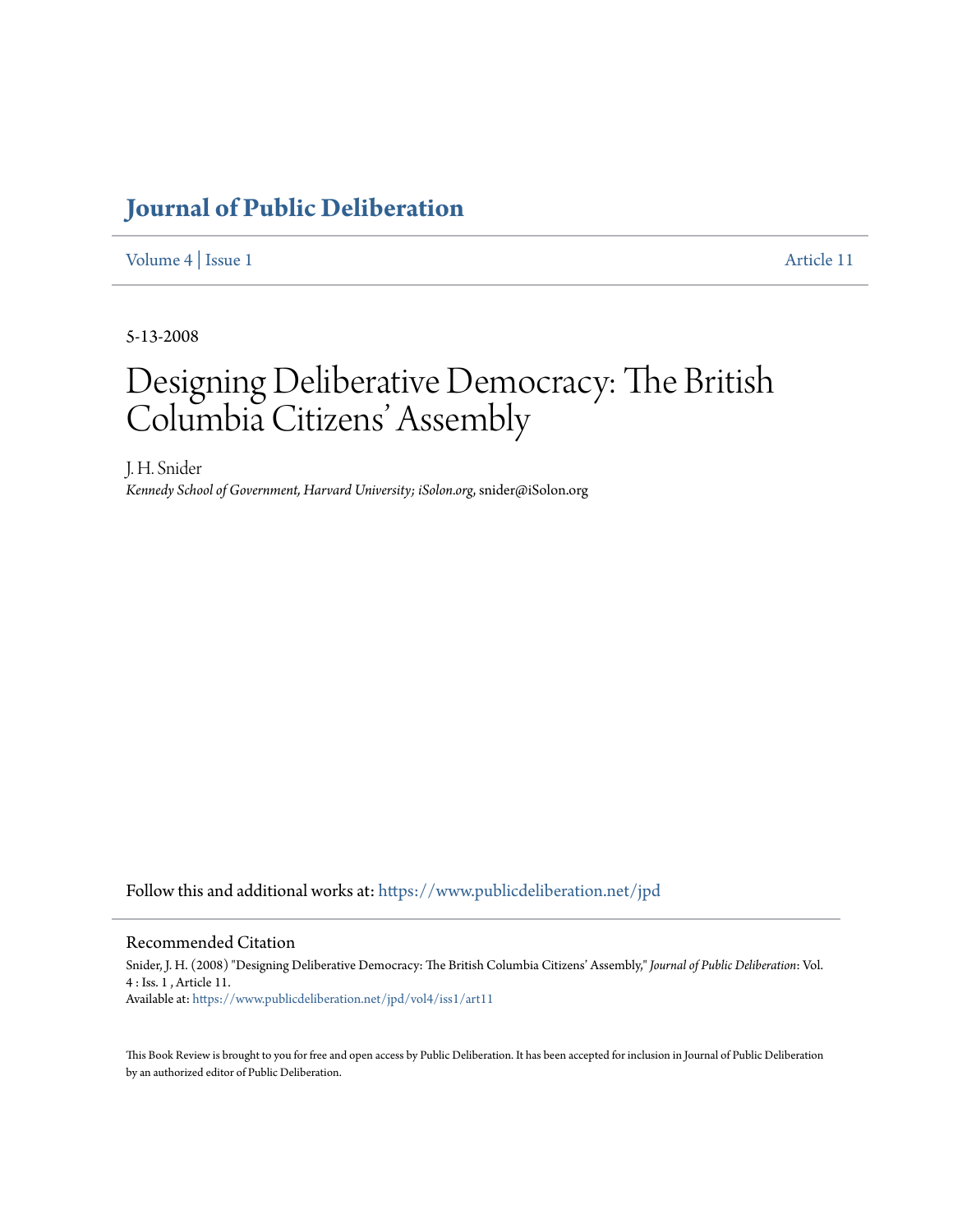## Designing Deliberative Democracy: The British Columbia Citizens' Assembly

## **Keywords**

Citizens Assembly, Democratic Theory, Democratic Deliberation, Democratic Reform, Electoral Reform, Single Transferable Vote, Mixed Member Proportional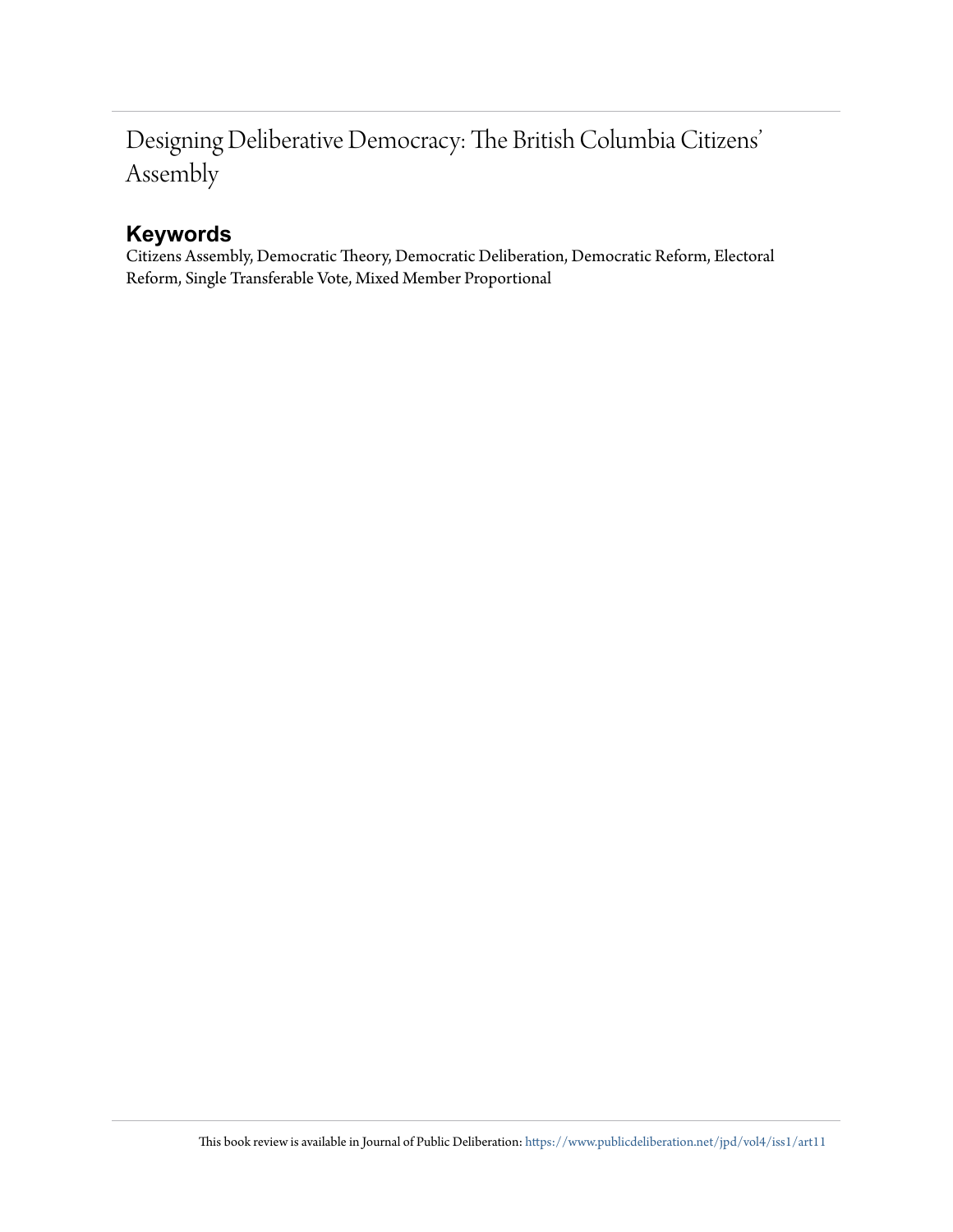Mark E. Warren and Hilary Pearse, editors. *Designing Deliberative Democracy: The British Columbia Citizens' Assembly*. New York: Cambridge University Press, 237 pages, 2008.

The collected essays in *Designing Deliberative Democracy* provide the definitive analysis of the British Columbia Citizens' Assembly, an important innovation in the design of democratic institutions. The government of British Columbia created an Assembly of 160 near-randomly selected citizens and gave it the job of recommending the best possible electoral system for British Columbia. If the Assembly recommended a system different from the current system, its recommendation would be placed on the ballot at the next provincial election as a referendum item.

The Assembly deliberated for close to a year before making its recommendation. The deliberations occurred from January through November 2004, with the referendum in May 2005. The referendum received 57.1% of the popular vote but needed 60% to pass. After failing to pass by such a close margin, the government ruled that the Assembly's recommendation would be placed on the ballot again, at the next provincial election in May 2009.

Driving the push for citizens assembly based democratic reform is the sense that there are significant democratic deficits in advanced democracies with which existing democratic institutions are not effectively dealing. In the Introduction, Mark Warren and Hilary Pierce describe this democratic deficit "as a misalignment between citizen capacities and demands, and the capacities of political institutions to aggregate citizen demands and integrate them into legitimate and effective governance." (p. 2).

In British Columbia, the particular democratic deficit that drove the creation of the citizens assembly was an election perceived to return the "wrong" result. In 1996, the Liberal Party received the most votes of any party in the election, but the second place party won a majority of the seats in the legislature. The Liberal Leader, Gordon Campbell, then promised to create a "citizens assembly" on electoral reform if the Liberals came to power, which they did in the next election in 2000.

Campbell appointed a former leader of the Liberal Party, Gordon Gibson, to propose a detailed implementation plan for the citizens assembly (Gibson 2002). With only minor changes, the recommendations he came up with in 2002 were approved by the legislature in 2003 and institutionalized in the British Columbia Citizens' Assembly on Electoral Reform the following year.

As *Designing Deliberative Democracy* correctly reminds us more than half a dozen times, "[t]he process instituted in British Columbia in 2004‐2005 represents the first time in the history of democracy that a body of randomly chosen citizens have been authorized to recommend a major change in a state's electoral system." (p. 21). This is what makes the book so interesting to students of democratic theory, deliberative democracy, electoral systems, and democratic reform more generally: the Assembly represented a historically unprecedented way of trying to eliminate a seemingly intractable democratic deficit central to the democratic process.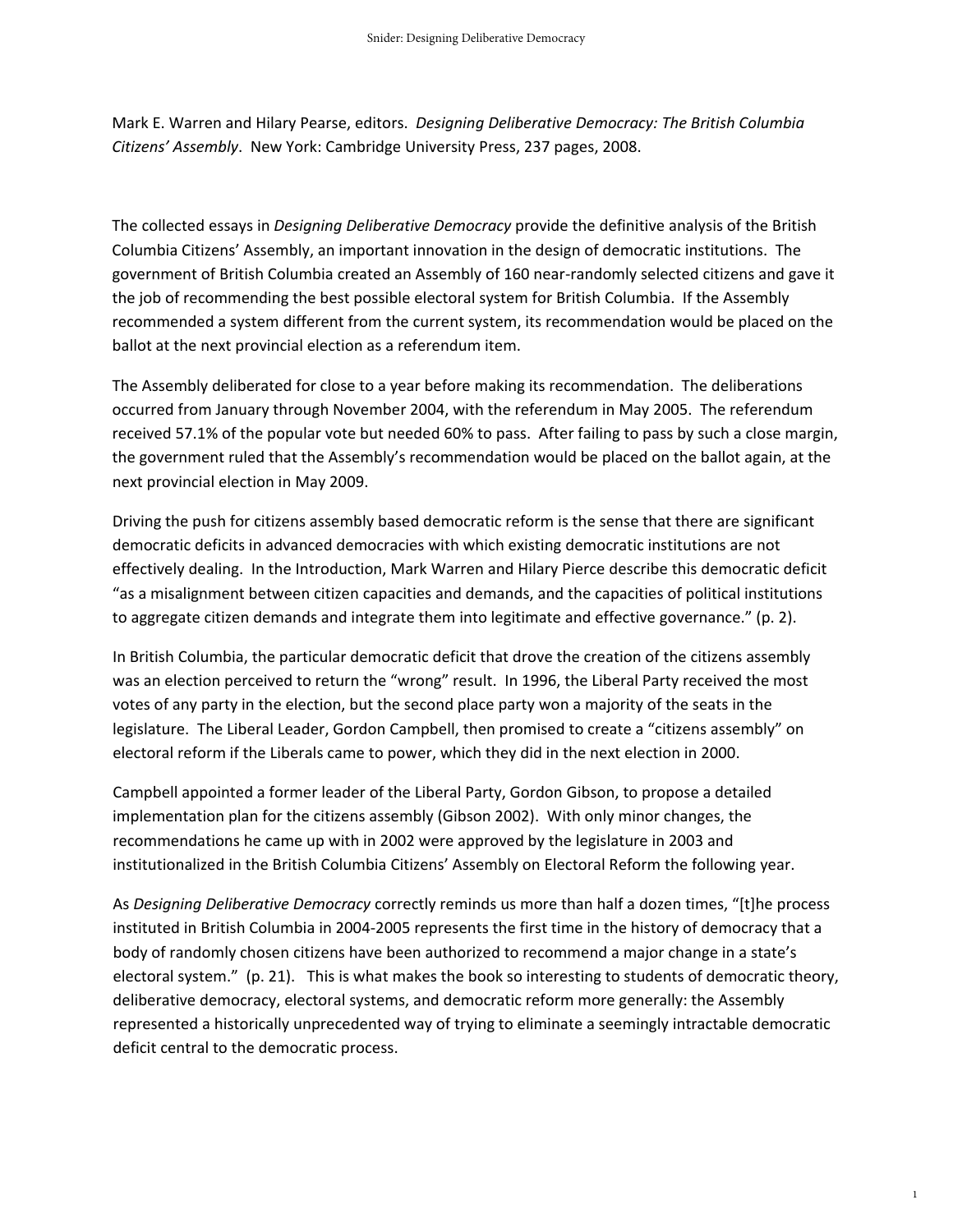Campbell recognized that if the Liberal Party directly proposed changes to the electoral system, the public would likely treat the changes with great suspicion because the Liberal Party would have a blatant conflict of interest in proposing such legislation. But a genuinely independent citizens assembly would not have such credibility problems. On the other hand, there was a strong possibility the citizens assembly would come up with a referendum item harmful to the interests of the Liberal Party—a risk Campbell was evidently willing to take.

The ten chapters in the book, including an introduction and conclusion, can be divided into three categories. The first two chapters and conclusion situate the British Columbia's Citizens' Assembly in both history and democratic theory. The third through seventh chapters analyze the deliberations of the Assembly, and the eighth and ninth chapters analyze how the general public deliberated and voted on the Assembly's proposed referendum. Although the authors of the various chapters tend to be strong supporters of citizens assembly based democratic reform, they have for the most part produced even-handed scholarly accounts that do not shy away from discussing the Assembly's flaws.

Befitting the importance of the innovation it describes, *Designing Deliberative Democracy* includes chapters written by some of the most prominent political scientists in North America, including the first chapter written by Harvard University's Dennis Thompson and the closing chapter written by Stanford University's John Ferejohn. The middle chapters of the book are written by a diverse collection of mostly Canadian political scientists. The book is superbly edited by the University of British Columbia's Mark Warren and Hillary Pearse, who also both contributed chapters.

The citizens assembly process can be divided into three stages: selection of members, deliberation by members, and deliberation by the general public on the members' recommendation. As the title of *Designing Deliberative Democracy* suggests, the book's overwhelming focus is on the second, deliberation‐by‐member stage. In this, the authors do an extraordinarily well documented and rigorous job, making a significant contribution to the literature on deliberative democracy.

Critical to this achievement was the effort of the Assembly's Chief Research Officer, the University of British Columbia's R. Kenneth Carty, to collect rigorous quantitative and qualitative data about the Assembly's deliberations from start to finish (e.g., see British Columbia Citizens' Assembly on Electoral Reform 2004). Perhaps never before has such thorough data been collected about a citizens‐based public body deliberating over a specific issue over such a long period of time.

One can quibble with parts of the methodology. Throughout the Assembly's deliberations, members were surveyed about the most important values that should be reflected in an electoral system. When Assembly members later selected an electoral system that corresponded with those values, the authors took this as evidence of the members' rationality and competence. But it's also possible that at least some members answered these survey questions strategically. They could figure out which values were associated with which electoral systems and then work back from their preference for a set of electoral systems to the underlying values that would support that choice. This is the type of strategic behavior electoral system experts argue voters routinely exhibit: voters anticipate the consequences of their actions and won't vote sincerely if they perceive it is not in their interest to do so. Given the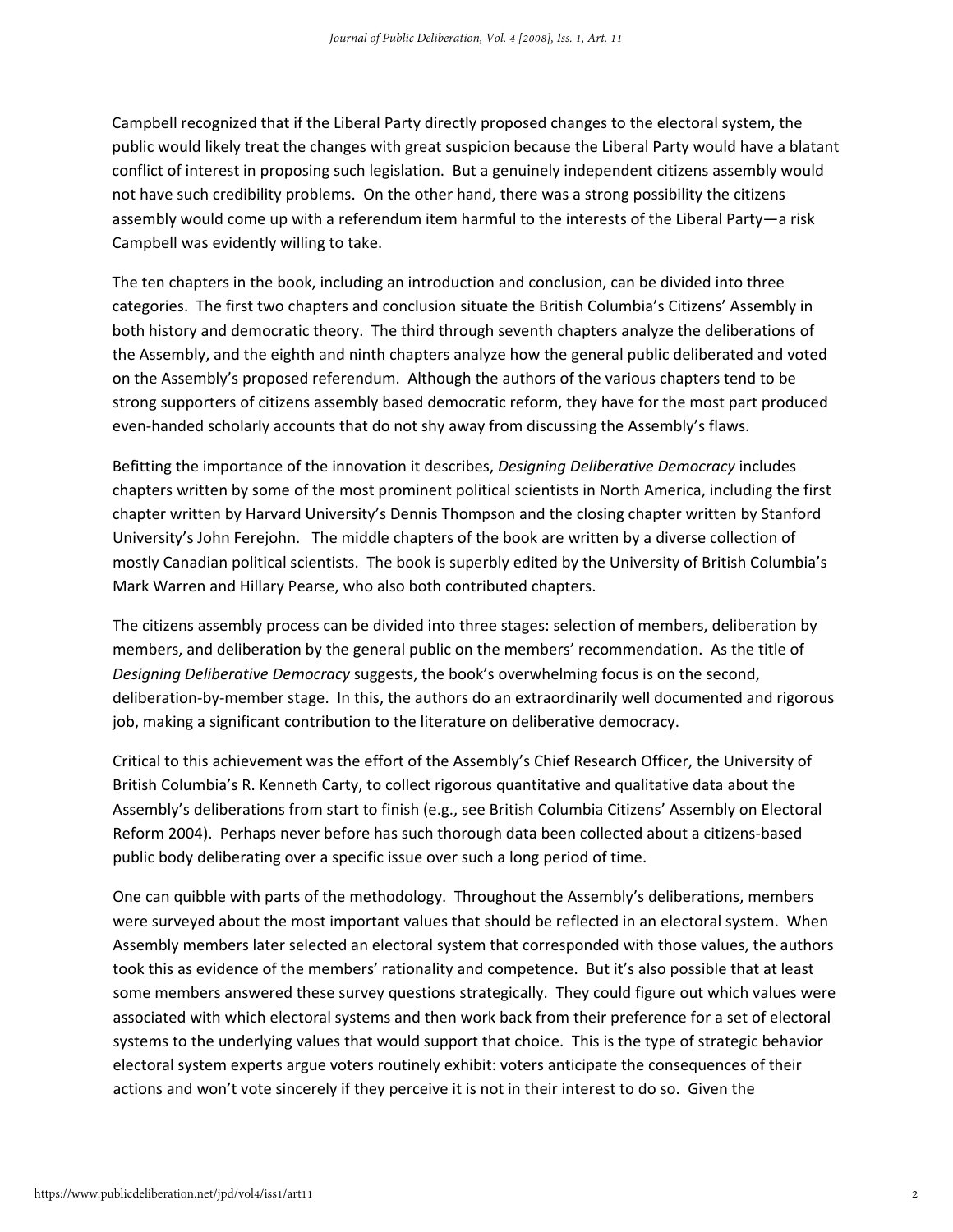extraordinary amount of time the members spent deliberating on the merits of various electoral systems, surely some of this strategic behavior occurred. But the authors do not test for it.

Similarly, the authors do not acknowledge the potential significance of the private online deliberations on the members‐only website. Arguably the great majority of the deliberations took place in the public forums that the academics could observe. But significant amounts also took place online during the summer of 2004, when the Assembly was not in session and the big shift in its members' preferences from the MMP to STV electoral system took place. Comparing the public, face-to-face deliberations to the private online deliberations was potentially a fruitful line of research that was not explored, probably because of the obvious difficulty in doing so.

The book is especially weak in its analysis of the first stage in the citizens assembly process, when members of the Assembly were selected. To the extent that the book is about democratic deliberation, this is not a problem. But to the extent it is about the overall citizens assembly process, it is a significant omission. Very little data on this first stage were collected. For example, we know that only 7% of the citizens randomly selected to participate in the Assembly ultimately chose to serve as members. But no data were collected on why the other 93% chose not to serve.

The data on the third stage, where the general public deliberated on the Assembly's recommendation and voted on it, are better but still much less thorough than the data collected on the Assembly members' deliberations stage. The survey data were focused on why the citizens who voted for the Assembly's recommendations did so. Less insight is provided into why those who rejected the Assembly's recommendations did so. It is true, as the authors observe, that substantial evidence exists that when voters are faced with a referendum choice between the status quo and a complex, hard-toevaluate reform—such as changing from an electoral system based on FPTP to STV—they tend to vote for the status quo. But without gathering more evidence about why 43% of British Columbia voters opposed the referendum, we cannot know how important the status quo bias was in this particular voter decision.

Testament to the importance of the British Columbia innovation described in this book, the Netherlands and the Canadian province of Ontario have since each created a citizens assembly, citing British Columbia as a model. Many of the same authors who contributed to this volume are now doing comparative studies of these three citizens assemblies. This book, then, represents the foundation stone to an academic literature that is likely to substantially grow in coming years.

#

*J.H. Snider is a Fellow at Harvard University's Kennedy School of Government and the President of iSolon.org, publisher of the Citizens Assembly News Digest.*